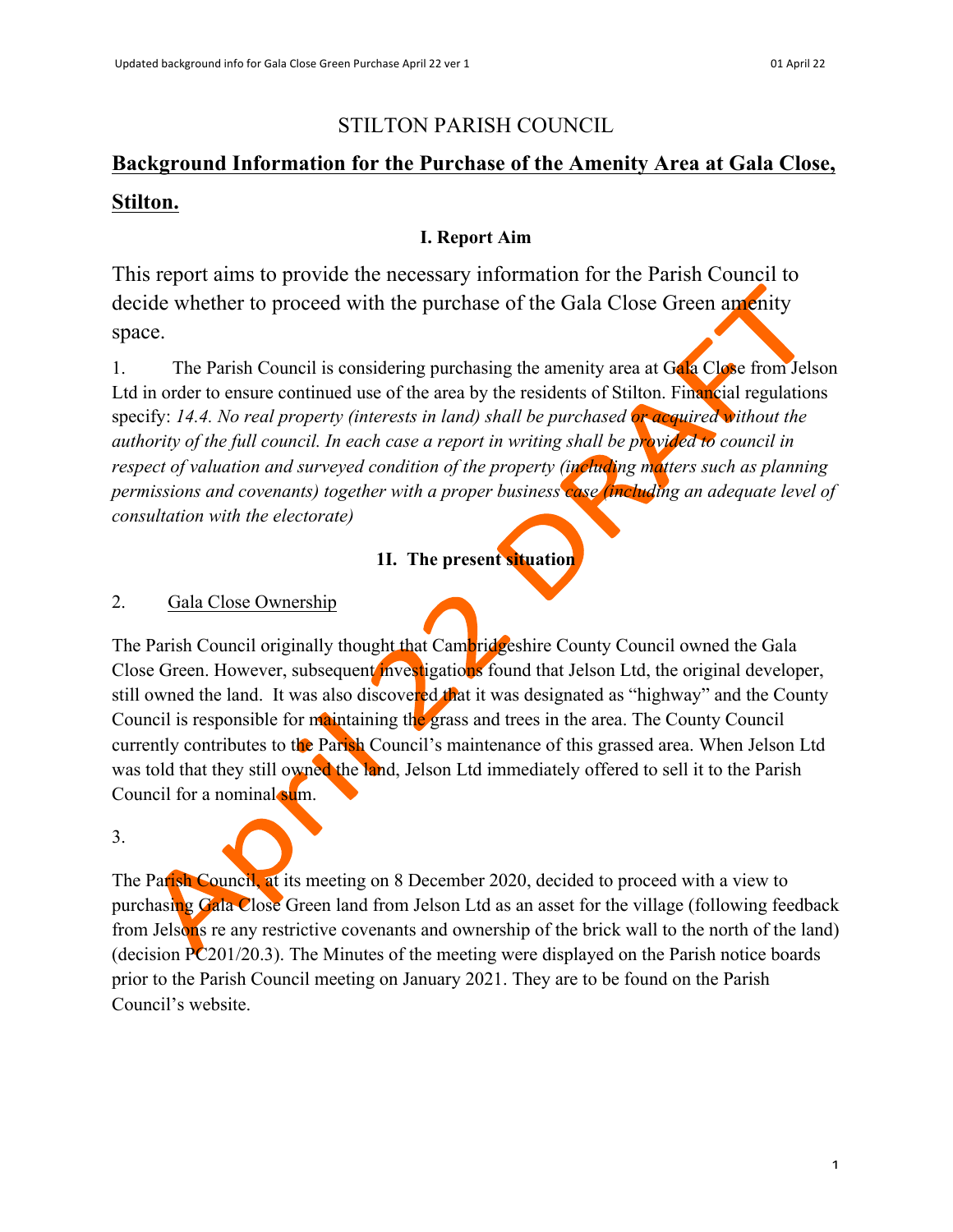4.

The Parish Council gave notice of its intention to purchase in the September 2021 edition of the local magazine, SCAN. Notice was also given at the same time on the Parish Council website and on local social media. Residents living around Gala Close were additionally informed in writing.

5.

To ensure "an adequate level of consultation with the electorate", as required by Stilton Parish Council's Financial Regulations, all residents were invited to a public meeting on 18<sup>th</sup> September 2021 with councillors to discuss the purchase by the Parish Council prior to making a final decision on whether to purchase. Thirteen residents attended the meeting.

The councillors explained that it was not a formal council meeting. The councillors also explained that although they were acting as Councillors they were there to listen to the views of the residents and that no decisions or promises could be made at the meeting.

It was noted that Jelsons Ltd. wished to impose covenants on the sale restricting the use to a "play area or public open space"

Overall the residents were in favour of the Parish Council buying Gala Close Green but they said they did not want a Play Park to be built on the green. They wanted some security that it would remain a public open space for a minimum period of time and asked for this to be written into the Transfer of Title document (Land Certificate).

The Parish Council has asked their solicitors to draft a covenant to this effect.

The exact wording of the covenant will be drawn up by the Parish Council's solicitors, but it is likely to be similar to, "Providing that the land shall not be used as a Children's play area before the expiration of 25 years from the date of this Transfer".



# **11I. Costs to the Parish Council**

6. Solicitors fees.

At its meeting on 8 December 2020, the Parish Council agreed to appoint Roger Taylor of Wellers Law Group to act on behalf of the Parish Council in regard of decision PC201/20.3 at a cost of  $\text{\pounds}700 + \text{VAT}$  and a maximum  $\text{\pounds}60$  in disbursements. (decision PC201/20.4). These sums are already committed.

7. Purchase price.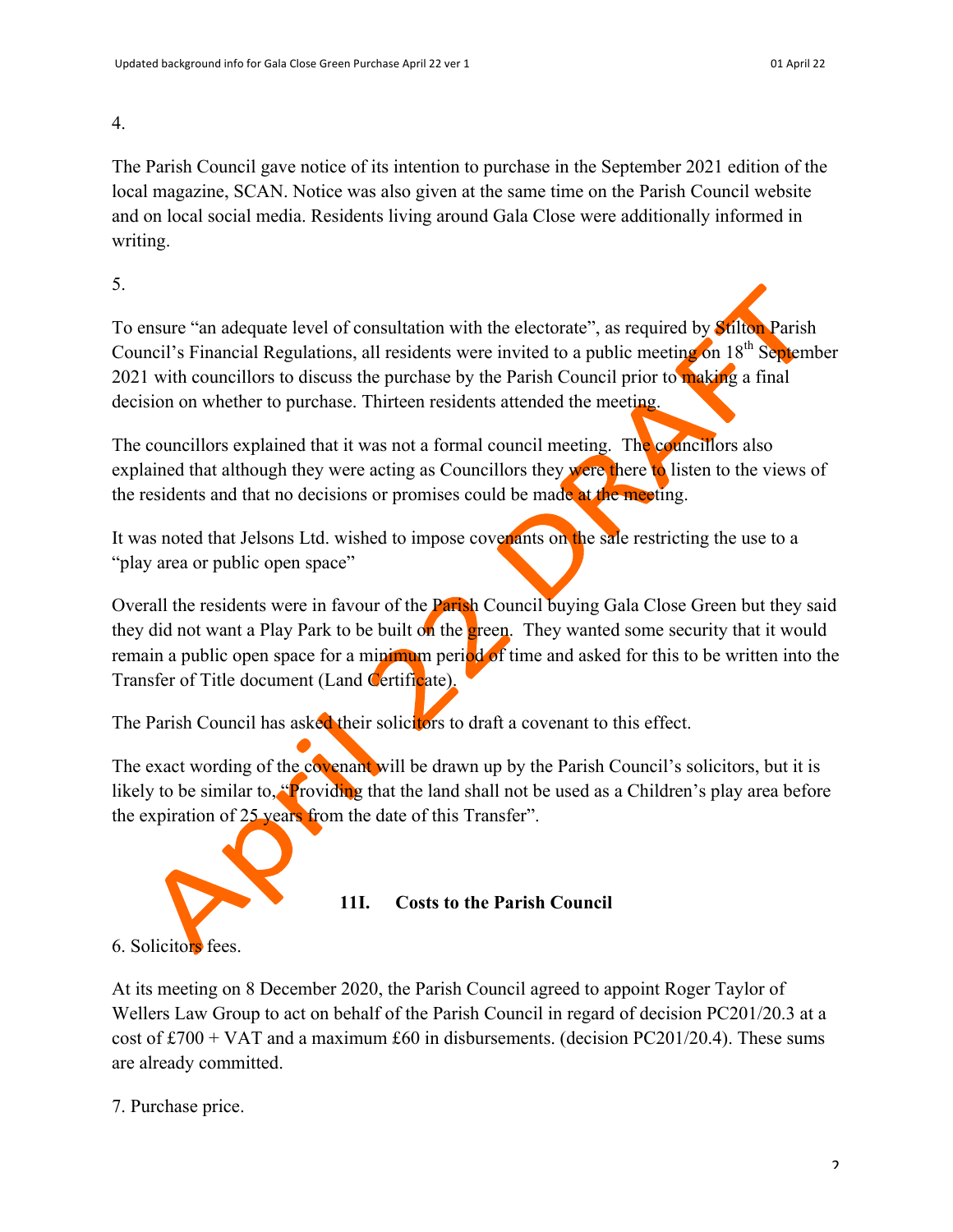Jelson Ltd has informed the Parish Council that the purchase price for the land is a nominal sum of £1. Whilst it is difficult to value such a piece of amenity land, especially when restrictive covenants limit development, the value to the community it is clearly well in excess of the purchase price.

*8. Grass cutting*. There will continue to be costs associated with maintaining the grassed area. However, unless the Parish Council applies for the highway land to be "stopped up", the County Council is expected to continue to provide some funds for the cutting of the grassed area (though this is dependent upon County Council decisions over which the Parish Council has no control). The Parish Council hopes, therefore, to incur no additional costs for grass cutting. The current state of the grassed area is good.

*9. Tree maintenance.* This is currently the responsibility of the County Council. However, the Parish Council includes these trees in its regular tree survey so there are already some indirect costs to the parish. If the area were stopped up the Parish Council would be responsible for tree maintenance. According to the recent tree survey, most trees are in good condition and will not require much attention in the coming years; what tree maintenance is needed will be dealt with by the County Council.

*10. Insurance costs.* Our insurers have informed us that there will be no increase in premiums following the purchase (confirmed by email on 05 August 2021). They have, however, asked us to ensure we keep a record of risk assessments, maintenance and inspection regimes.

# **IV. Planning permission, restrictive covenants and conditions**

11. There are no applications for planning permission associated with the land.

12. The Parish Council was concerned (decision PC201/20.3) about restrictive covenants to the land imposed by the seller. The Transfer of Title document provided by Jelson Ltd indicates that "the use of land is restricted to a public open space or a play area". However, existing residents have stated that they want the green to remain a public open space for a minimum number of years and so a covenant will be added to this effect. The fact that the land is designated as Highway Land also means that it would require Planning Permission for it to be "Stopped up". This could be very very difficult if residents opposed such a Planning Application.

13. The Parish Council was also concerned about the ownership of the wall to the north of the land and who was responsible for its maintenance. It has been confirmed that the house owners in Norman Drive are each responsible for maintaining the wall to the rear of their properties. Evidence for this is in the Land Certificates (Deeds) of the properties held at the Government's Land Registry. Continued access for the property owners for the maintenance of their walls will be provided.